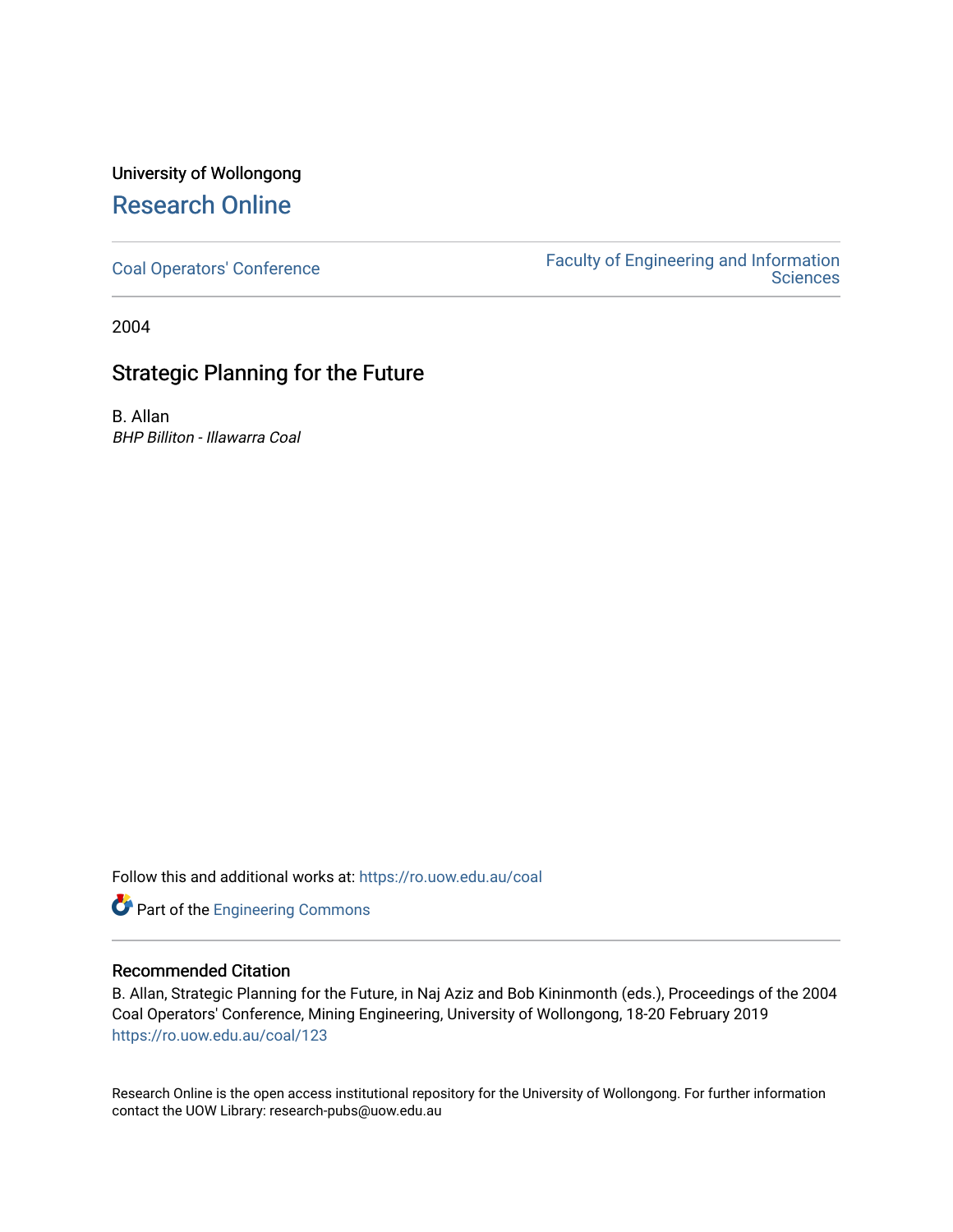# **KEYNOTE ADDRESS**

## **STRATEGIC PLANNING FOR THE FUTURE**

### Bruce Allan<sup>[1](#page-1-0)</sup>

### **INTRODUCTION**

Planning and development for both new and existing coal mines is a major process that has increased in complexity from one involving a small number of stakeholders that were primarily focused on the broad issues of:

- Resource
- Technical process
- Market
- Business result

to one today which is quite complex, involving many internal studies, corporate checks and balances, expert consultant studies and many stakeholders both small and large, government and non-government.

The aim of this AUSIMM 2004 Conference and Workshop is to bring together expert speakers who will seek to highlight and share some of their experiences of issues and aspects which impact on coal mine planning and development – both now and into the future.

In any business project or venture, and coal mining is no different, it is important to clearly understand all issues that will impact on a project and its viability and have in place appropriate strategies to manage and ensure the successful outcome of all goals that are set.

In using the word strategy in this paper it is used in the sense of pertaining to skilful management of any kind, involving structured plans or schemes that achieve a successful end result. Strategy used in a military sense, has down through the ages denoted rigour and discipline to an action, coupled to accurate evaluation and understanding of the risks associated with the outcome.

Mine planning is no different it depends upon accurate evaluation and risk understanding and quality management. Planning must display foresight and vision of a changing world, through leadership and direction. To support the importance for strategic planning, I share with you the case study of Illawarra Coal and the Company's quest to create World-Class Mines.

#### **ILLAWARRA COAL CASE STUDY**

#### **BACKGROUND**

In 1995, BHP Collieries, operating as part of the BHP Steel Group, owned and operated four (4) coalmines in the Illawarra, namely:

- Appin Colliery 1960
- Cordeaux Colliery 1976
- Tower Colliery 1977
- Elouera Colliery formed in 1990

 $\overline{a}$ 

<span id="page-1-0"></span><sup>1</sup> BHP Billiton – Illawarra Coal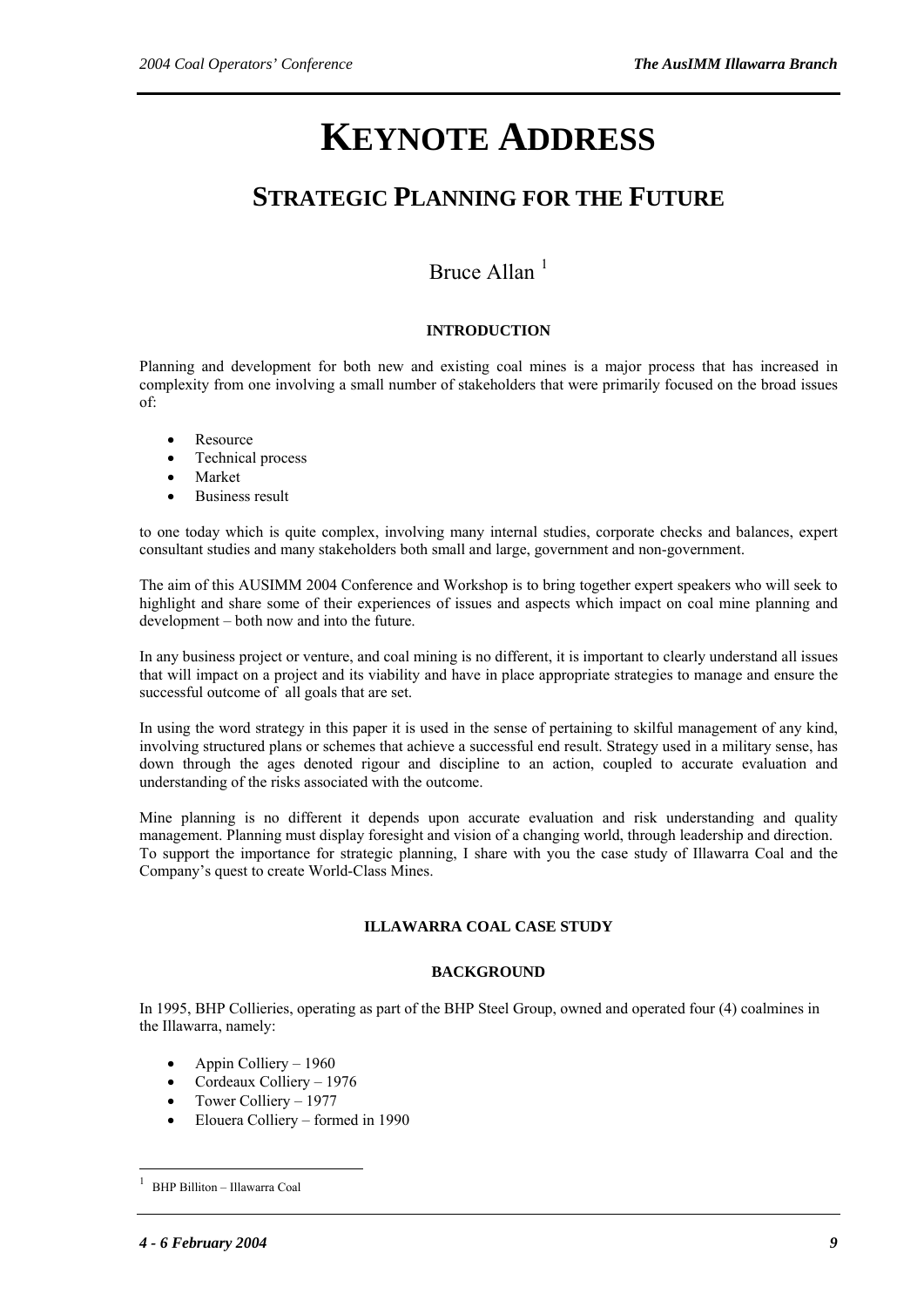Total raw coal production 7.6 Million tonnes/annum (mtpa) , 5.6 mtpa mined from the Bulli seam and 2.0 mtpa mined from the Wongawilli seam.

Coal washing and processing was at two locations, Appin – SADA coal preparation plant (2 mtpa) with all the remaining coal from the Bulli Seam and the Wongawilli seam, (5.6 mtpa) at a conglomeration of coal washing plants located within the Port Kembla Steelworks – BHP.

Transport of coal from the mines to the coal preparation plants and then to either the steelworks blended beds or to export, consisted of three modes of transport involving road haulage, conveyor systems and rail transport on both private and public networks.

Waste disposal of coal washery refuse was on mine property adjacent to the Elouera Colliery at Wongawilli.

The operations were costly and constrained in production capacity. Mine planning was limited in thinking, with little planning for the future, targeting mainly for the budget year. The mines were focused at continually removing costs from the business to stay competitive with limited new capital being invested back into the business for improvement. Illawarra Coal operations in 1995 were not world-class.

#### **THE STRATEGY**

In 1996 when West Cliff Colliery (owned and operated by Kembla Coal & Coke – KCC) became available for sale, it was considered the mine had some synergies to the adjacent BHP Appin Colliery, but these synergies were not clear.

The potential acquisition of West Cliff Colliery provided BHP with the opportunity to re-evaluate the current operating and planning strategies for the Illawarra Collieries Group.

In mid-1996, BHP Collieries moved under the management of the BHP Minerals Group, this group having a totally different operating and planning philosophy to that of the BHP Steel Group.

In July 1996, a small strategic planning group was formed within Illawarra Coal, made up of senior management, some with existing BHP backgrounds and some from outside BHP.

A vision of the future was developed by this strategic planning group, which would lead to the creation of value with future world-class mines for Illawarra Coal.

Key element of this vision centred on the following:

| Objectives | Safety       |
|------------|--------------|
|            | Productivity |
|            | Financials   |

New Levers

Strategic Themes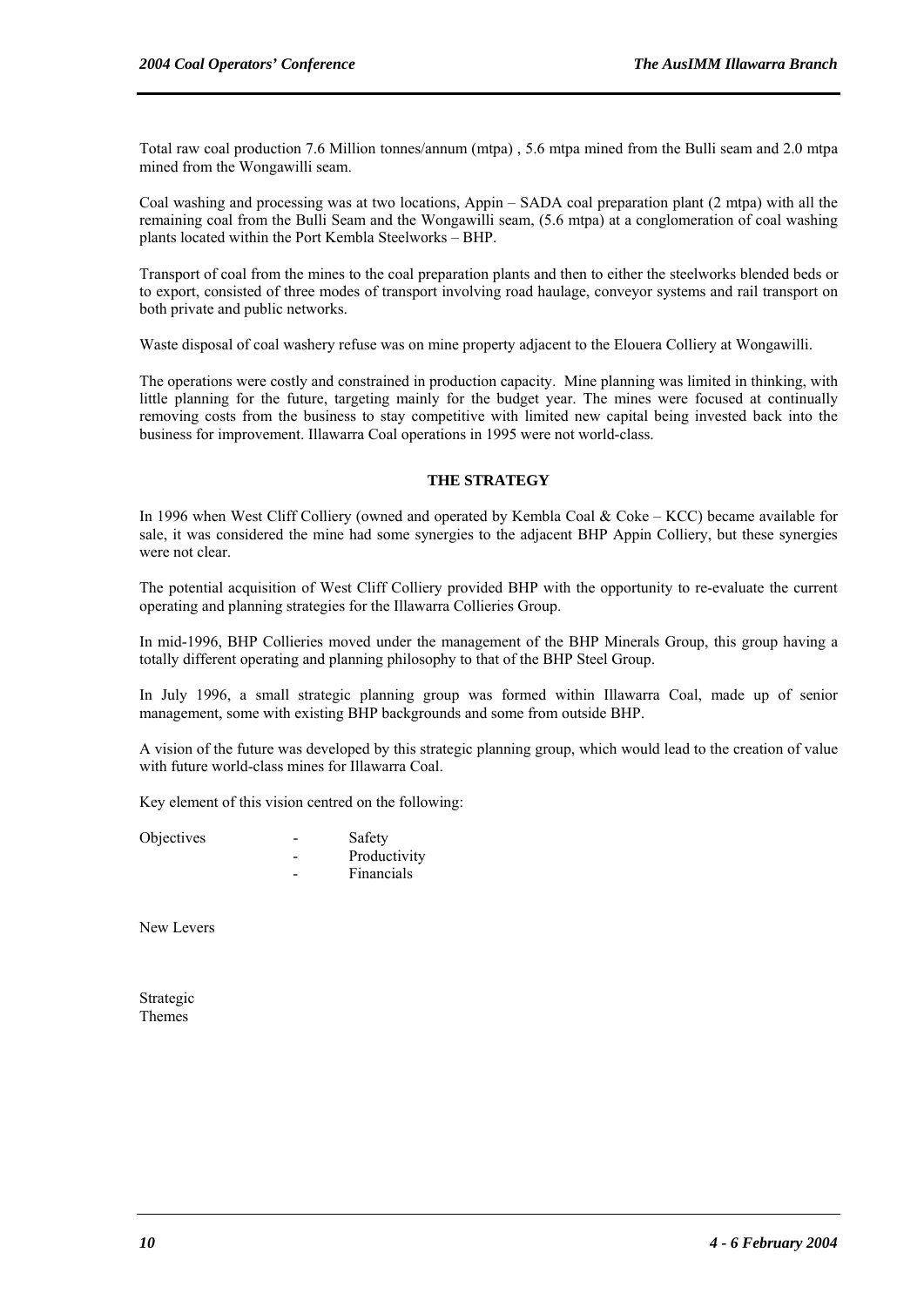This new vision would require a step change across the business:

#### **From To**

- 
- 
- 
- 
- 
- 
- 

Complex logistics - Direct deliveries Road-based haulage - Conveyor/road/rail

- Safety improvements Safe pro active operations
- 1995 business configuration Forward thinking; re configuration Old culture Culture striving to change
- Old culture Culture Culture striving to change<br>- Domestic market focus Culture striving to change Domestic & Export oriental
	- Domestic  $&$  Export orientation
- 4 Mines 3 World-class Mines
- LW's @ 2.00 mtpa LW's @ 3.00-5.00 mtpa
- $-5000$  t/e/yr  $-20,000$  t/e/yr
- Accessible reserves Target quality reserves
- Washeries at Port Kembla Washeries as a part of mine site operations
	-
	-

In assessing the potential of KCC's, West Cliff Colliery, the strategic group developed the view that West Cliff Colliery and it's associated infrastructure could significantly enhance the value of Illawarra Coal through the ability to provide:

- Lower cost, rapid entry to BHP existing quality reserves
- An infrastructure hub in the Appin area
- A significant logistic advantage leading to lower costs
- 6.5 mtpa coal washery facility that could be further enhanced
- 2.5 mtpa coal stock pile area at site
- 15-year coal washery refuse emplacement area at mine site
- Additional coking coal reserves for BHP Billiton and
- Low community impact  $-$  a remote site

Following a detailed merger and acquisition evaluation study by the strategy team, covering such areas as:

- Business strategy
- Risk (Business and Safety)
- Market analysis
- Mineral resources and geology
- Mining
- Coal processing and logistics
- Infrastructure and
- Health, safety, environment and community

West Cliff was purchased by BHP in April 1997 and incorporated into Illawarra Coal.

#### **THE WAY FORWARD**

To meet the future vision for the BHP Billiton Illawarra Coal Strategy of 3-5 mtpa mining operations, longwall dimensions at operating mines would need to be increased from 200 metres to 300-metres wide, with block lengths up to and exceeding 3 kilometres, containing some  $3 - 5$  million tonnes of minable coal.

The age of existing mines and the suitability of infrastructure was evaluated.

Elouera Colliery is the only source of Wongawilli seam coal to Illawarra Coal and is a vital component of the Company's, coal blending and marketing strategy and a key ingredient to the Port Kembla Steel Works for coke making.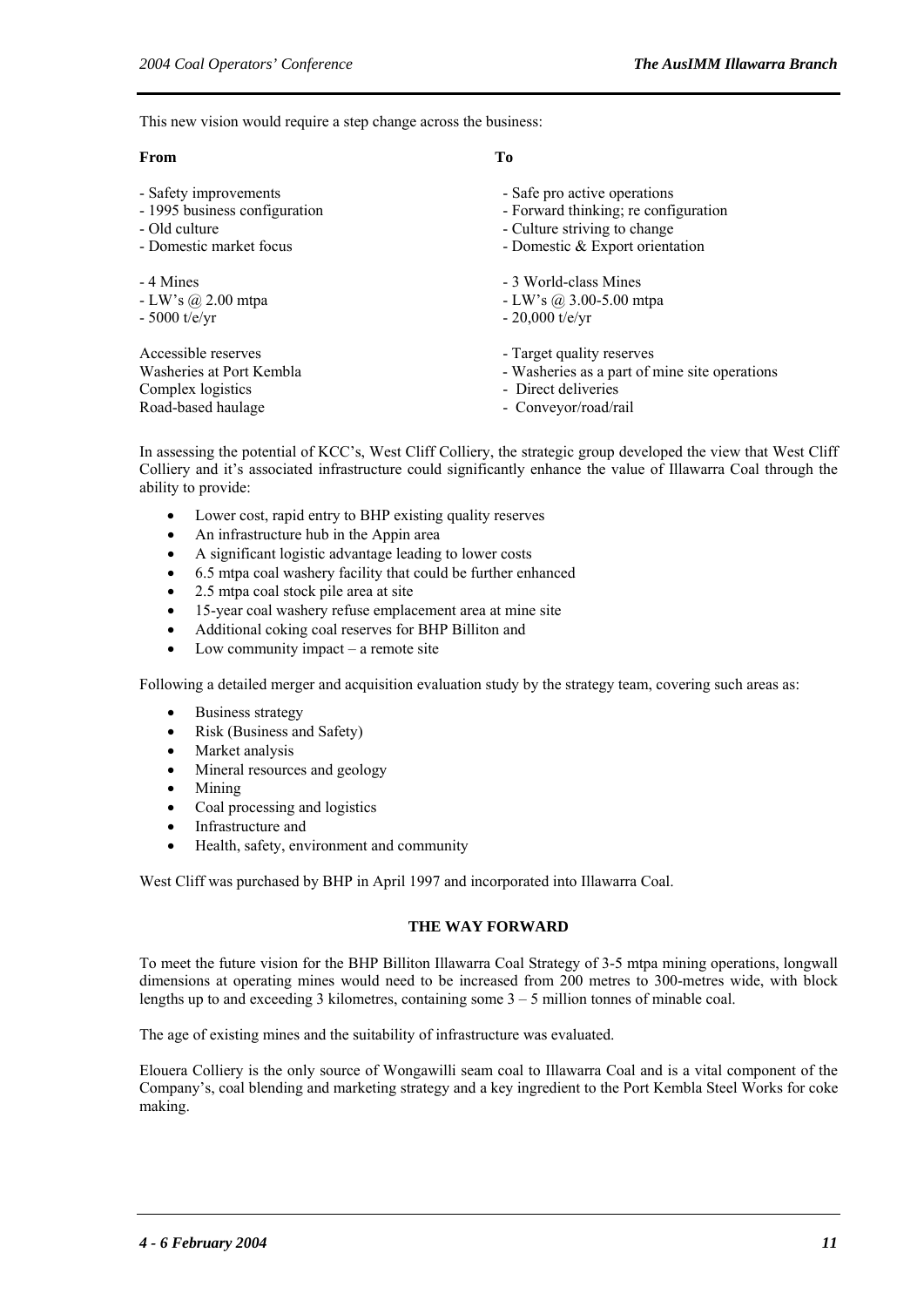Elouera Colliery, mining the Wongawilli Seam, will reach the end of its economic life in early 2005. Plans had been in place for some period of time to prospect and develop the Wongawilli Seam through the existing Cordeaux Colliery mine workings as a replacement source of coal.

The plan to re develop Cordeaux Colliery was re-evaluated by the Strategic Group. It was considered following detailed investigation, that it would be better to develop a new mine, of world-class standards, closer to the coast, to extract the Company's Wongawilli Seam reserves. This could be achieved from existing Company owned property located on the Illawarra escarpment at the old Nebo mine site. The decision led to the Dendrobium Mine Project, which came into being to provide up to 5.00 million tonnes per annum of raw coal, from the Wongawilli seam, by late 2004.

On the completion of Bulli Seam extraction at Cordeaux Colliery and following the removal of all valuable plant and equipment from the mine, the operations were finally sealed in 2003, capping a 27-year operation.

To achieve the same criteria of 3-5 mtpa longwall operations, in the Bulli Seam, at other mines in Illawarra Coal, a similar review was undertaken by the strategy team. One of the mines, Appin, Tower or West Cliff would need to be combined to create the appropriate longwall domains for the future. As West Cliff contained the "hub" of surface infrastructure and Appin had sound surface infrastructure, was located close to West Cliff and was equipped with a 2000 tph seam to surface coal clearance system, the decision was made to close Tower Colliery operations. This occurred in December 2002 and the Tower mine workings were progressively incorporate into the mine workings of Appin Colliery thus providing additional ventilation systems to manage the high methane seam gas contents and permitting increasing mine production from larger longwall domains in the near future.

The strategy behind the Appin and West Cliff mine re - configurations and the development of the new Dendrobium Mine led to a very significant rationalisation in the movement and transport of coal from Illawarra Coal mines to the Port Kembla Coal Terminal (PKCT) and to the Port Kembla Steelworks. Road haulage of raw coal carried along the main Picton Road from Tower and Cordeaux would eventually cease, significantly reducing transport and logistics costs from that region.

The private Kemira Valley rail line would be upgraded and become a dedicated rail line for Dendrobium Coal to an upgraded Dendrobium coal washed plant located within the Port Kembla Steelworks. The road haulage of wash Bulli Seam coalfrom West Cliff, would remain the only product being transported to the Port Kembla Coal Terminal and BlueScope Steel via the Appin Road, a Federal Government dedicated export road. This strategy has permitted Illawarra Coal to engage a road haulage contractor for this dedicated coal transport route with a purpose built road haulage fleet with enhanced safety features bringing improved cost of performance for group logistics.

#### **REVIEW OF THE STRATEGY**

Through a structured strategic planning process, commenced in 1996, BHP Illawarra Coal, now a part of the BHP Billiton Group (BHPB), has significantly changed the capability, scale and configuration of Company mines in the Illawarra.

The process outlined has been the positioning aspect of planning for the future. Success in the on going operation of underground coalmines is to identify, understand and manage the risks in a systematic way.

The strategy team identified the following key future risks to the Illawarra Coal:

- 
- ¾ External Affairs Residential, Industrial developments
	- National Parks
	- **Transport**
	- Mine Subsidence Impacts
	- Strategic Land acquisition